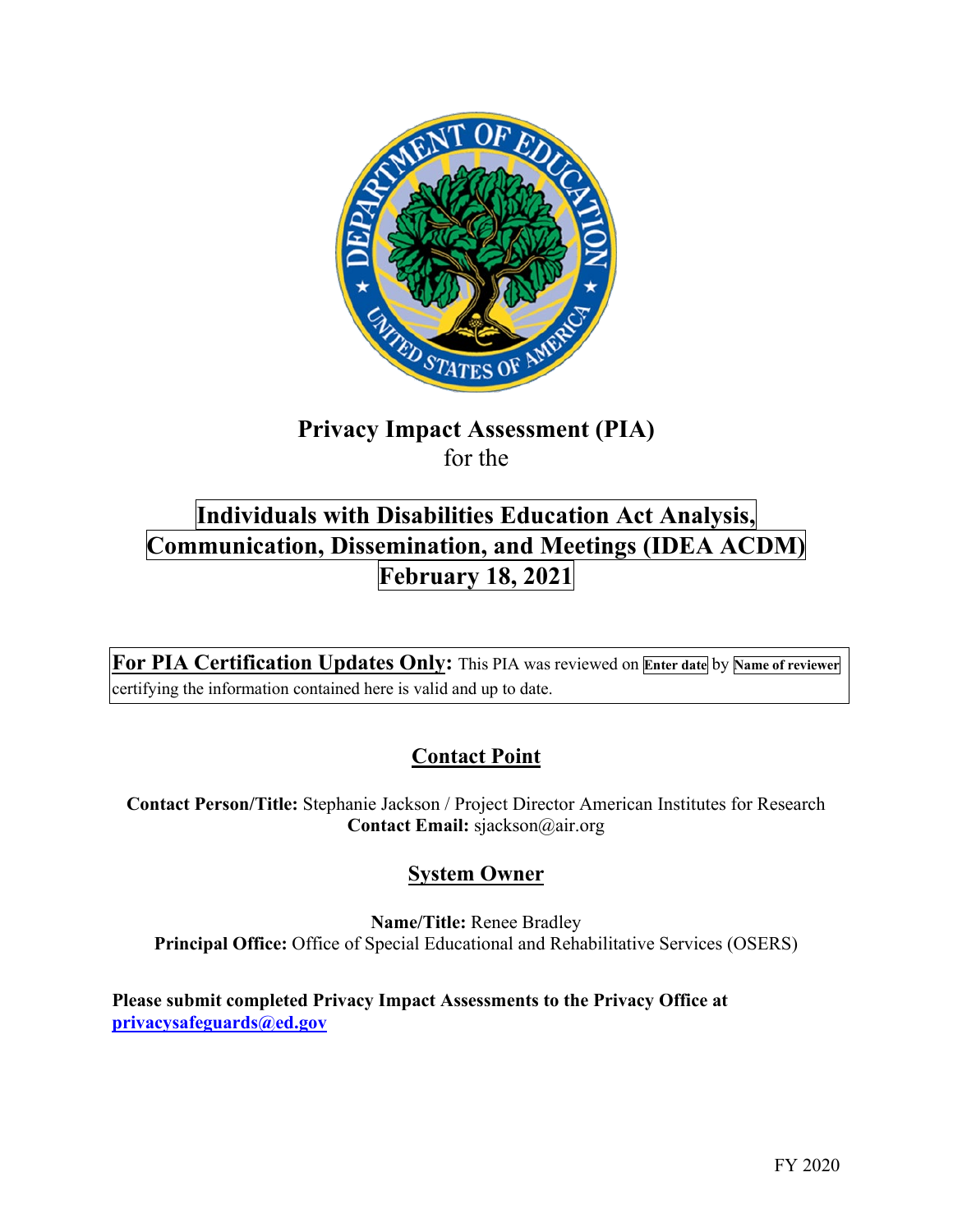*Please complete this Privacy Impact Assessment (PIA) on how personally identifiable information (PII) is collected, stored, protected, shared, and managed electronically by your system. You may wish to consult with your ISSO in completing this document. If a question does not apply to your system, please answer with N/A.* 

#### **1. Introduction**

 **1.1.** Describe the system including the name, acronym, and a brief description of the program or purpose for the system.

 Meetings (IDEA ACDM) system consolidates Office of Special Education Programs (OSEP) Communications and OSEP National Meetings websites. Four of the five websites listed here are Drupal content management systems with containerized web tiers connected to a fully managed MySQL database. Authentication and authorization to manage content is handled by Drupal. There is no other back-end data collection, maintenance, or processing for the Drupal sites. The public site is a read-only site with no authentication. Data is obtained from the client and deployed to the database once every quarter. The Individuals with Disabilities Education Act Analysis, Communication, Dissemination, and

 These websites are the primary source for teachers, leaders, and families to access information and evidence-based products to improve services for children with disabilities. The consolidated IDEA ACDM is composed of:

- https://osepideasthatwork.org/
- https://publicddb.osepideasthatwork.org/
- https://ccrs.osepideasthatwork.org/
- https://publicddb.osepideasthatwork.org/<br>• https://ccrs.osepideasthatwork.org/<br>• [https://osepideasthatwork.org/](https://osepideasthatwork.org)osep-meeting
- [https://engage.osepideasthatwork.org/](https://engage.osepideasthatwork.org)

 The IDEA ACDM system supports the Office of Special Education Programs (OSEP) Research to Practice Division in accomplishing tasks related to the implementation of These tasks include conducting annual meetings and performing program analysis to determine promising practices to communicate to educators and families. OSEP is ages birth through 21. These websites are critical to addressing that mission. OSEP, the Part D national programs of the Individuals with Disabilities Education Act (IDEA). dedicated to improving results for infants, toddlers, children, and youth with disabilities directly and through its partners and grantees, develops a wide range of products, publications, and resources to assist states, local district personnel, and families to improve results for students with disabilities.

**1.2.** Describe the purpose for which the personally identifiable information  $(PII)^{1}$  is collected,

<sup>&</sup>lt;sup>1</sup> The term "personally identifiable information" refers to information which can be used to distinguish or trace an individual's identity, such as their name, social security number, biometric records, etc. alone, or when combined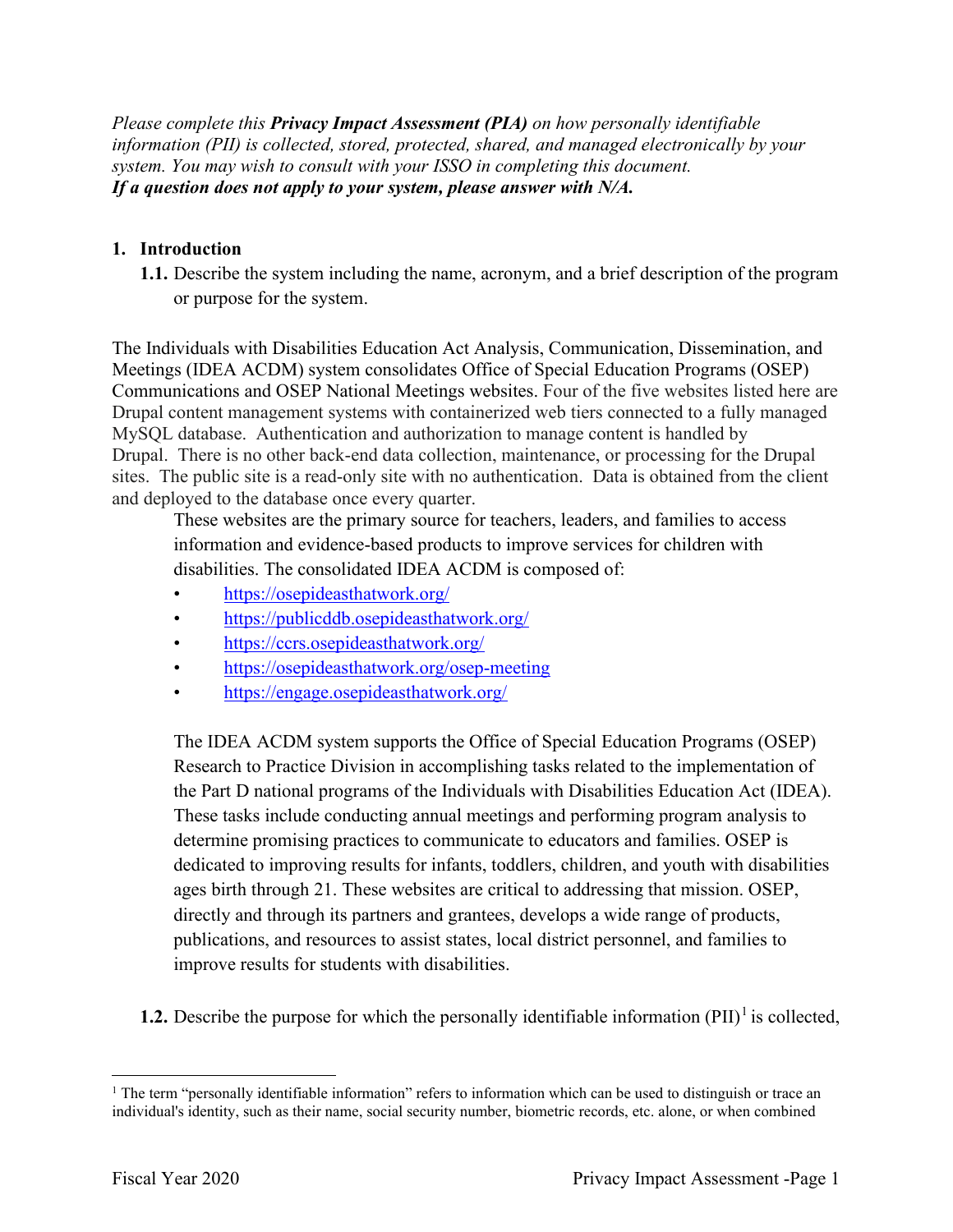used, maintained or shared.

 events, for communication regarding the event, and to make nametags. PII includes the Three of the websites in this consolidation collect personally identifiable information (PII). The National Meetings website [\(https://osepideasthatwork.org/osep-meeting](https://osepideasthatwork.org/osep-meeting)) provides the public with information about upcoming Office of Special Educational and Rehabilitative Services (OSERS)/OSEP conferences and virtual symposia and collects PII on conference attendees through an online registration portal. These conferences include the National OSEP Project Directors' Conference (a requirement for all grantee Project Directors), the OSEP Leadership Conference, held annually, and other meeting events requiring registration. PII is collected to allow individuals to register for these registrant's name, professional affiliation, contact email, and OSEP grant number. Registrants may also indicate that they need an accommodation during the event, such as a sign-language interpreter, so that the accommodation can be provided.

The OSEP Collaboration Spaces website (*<https://collab.osepideasthatwork.org>/*) and the Engage OSEP ([https://engage.osepideasthatwork.org/](https://engage.osepideasthatwork.org)) are virtual collaboration spaces solve to improve outcomes for children with disabilities. They are virtual locations where individual grantees can share and exchange thoughts and ideas, share resources, spaces and workgroup communication. Users may choose to post additional PII designed to bring a variety of stakeholders together to share information and problem and collaborate on the creation of new knowledge. PII collected for this website includes names and professional email addresses to allow for the registration of members to the however that is not promoted. The OSEP Collaboration Spaces is being phased out, planned for May 2021, as the Engage OSEP site is fully launched with grantees.

**1.3.** Is this a new system, or one that is currently in operation?

#### Currently Operating System

**1.4.** Is this PIA new, or is it updating a previous version?

### Updated PIA

This PIA is being updated pursuant to the Department's policy requiring bi-annual review of PIAs.

place of birth, mother's maiden name, etc. OMB Circular A-130, page 33 with other personal or identifying information which is linked or linkable to a specific individual, such as date and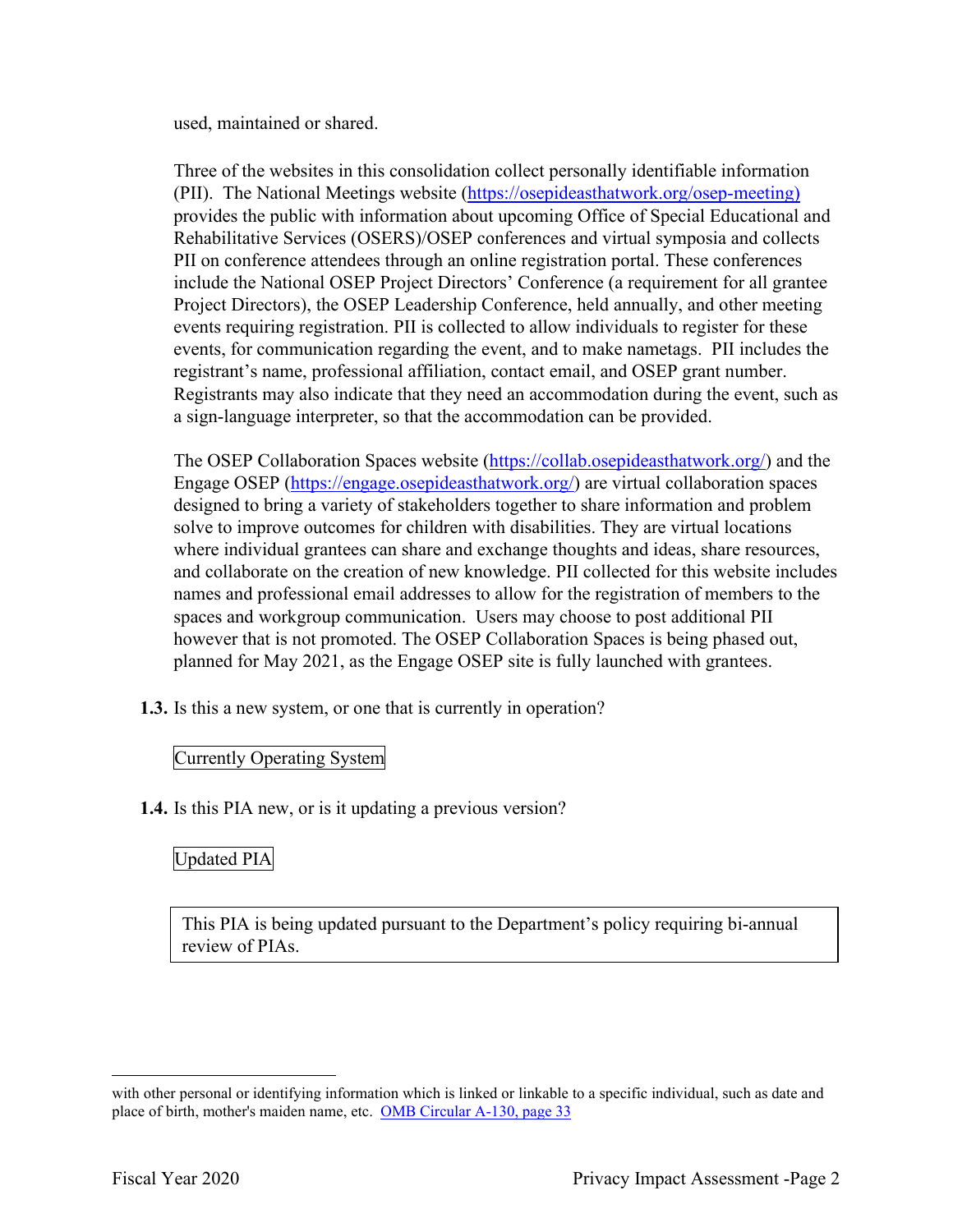**1.5.** Is the system operated by the agency or by a contractor?

#### Contractor

**1.5.1.** If the system is operated by a contractor, does the contract or other acquisitionrelated documents include privacy requirements?

 $\Box N/A$ Yes

## **2. Legal Authorities and Other Requirements**  *If you are unsure of your legal authority, please contact your program attorney.*

 use of data by the system? Please include name and citation of the authority. **2.1.** What specific legal authorities and/or agreements permit and regulate the collection and

 Activities to Improve Education of Children with Disabilities." It includes provisions The authority to collect and use this data is derived from the Individuals with Disabilities Education Act (IDEA), 20 USC Ch. 33, Part D. IDEA, Part D addresses "National related to discretionary grants to support state personnel development, technical assistance and dissemination, technology, and parent-training and information centers.

#### **SORN**

such as a Social Security Number or other identification?<br>No **2.2.** Is the information in this system retrieved by an individual's name or personal identifier

**2.2.1.** If the above answer is **YES,** this system will need to be covered by Privacy Act System of Records Notice(s) (SORN(s)).<sup>2</sup> Please provide the SORN name, number, Federal Register citation and link, or indicate that a SORN is in progress.

 ☒ N/A Click here to enter text.

access and correct any PII maintained by ED. https://connected.ed.gov/om/Documents/SORN-Process.pdf<br>Fiscal Year 2020 Privacy Impact Assessment -Page 3  $2$  A System of Records Notice (SORN) is a formal notice to the public that identifies the purpose for which PII is collected, from whom and what type of PII is collected, how the PII is shared externally (routine uses), and how to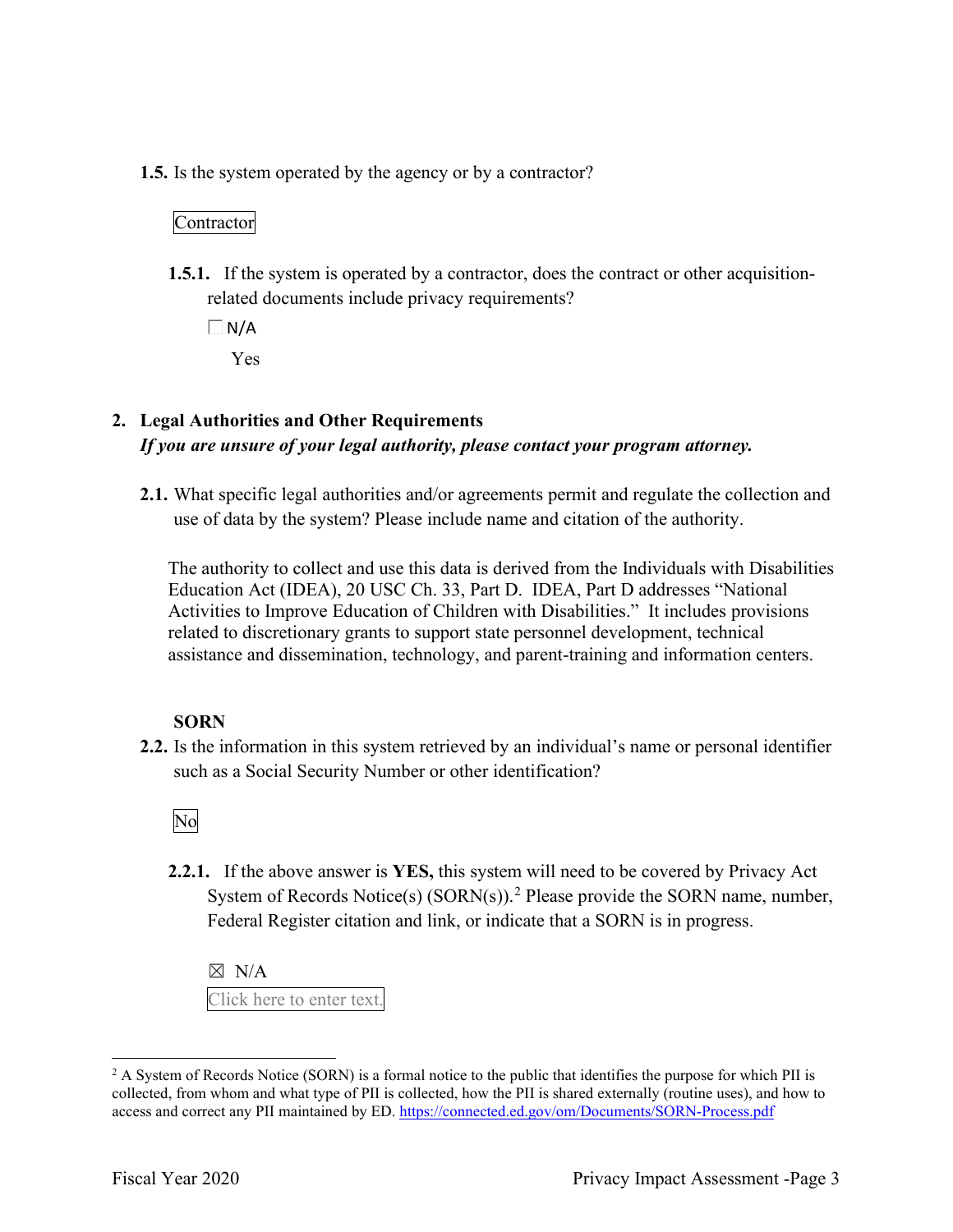**2.2.2.** If the above answer is **NO**, explain why a SORN was not necessary. For Department, etc. example, the information is not retrieved by an identifier, the information is not maintained in a system of records, or the information is not maintained by the

 $\Box$ N/A

The information is not retrieved by name or personal identifier. Communications are sent to all registrants at once, not individuals. All accommodation information is placed in a folder and is retrieved by the folder name, not the registrant's name.

#### **Records Management**

**If you do not know your records schedule, please consult with your records liaison or send an email to [RMHelp@ed.gov](mailto:RMHelp@ed.gov)** 

 **2.3.** What is the records retention schedule approved by National Archives and Records Administration (NARA) for the records contained in this system? Please provide all relevant NARA schedule numbers and disposition instructions.

 2 years after cutoff or when no longer needed for reference, whichever is sooner. ED 118.c.1 National and International Conferences and Conventions Disposition instructions: TEMPORARY Cut off after end of conference. Destroy/delete

**2.4.** Is the PII contained in this system disposed of appropriately, and in accordance with the timelines in the records disposition schedule?

Yes

#### **3. Characterization and Use of Information**

#### **Collection**

**3.1.** List the specific PII elements (e.g., name, email, address, phone number, date of birth, Social Security, etc.) that the system collects, uses, disseminates, or maintains.

For the events website, the system collects the registrant's name, professional affiliation, contact email, and whether they require an accommodation and what type.

 For the collaboration and Engage websites, the system collects name and email address. Users may choose to post additional PII however that is not promoted.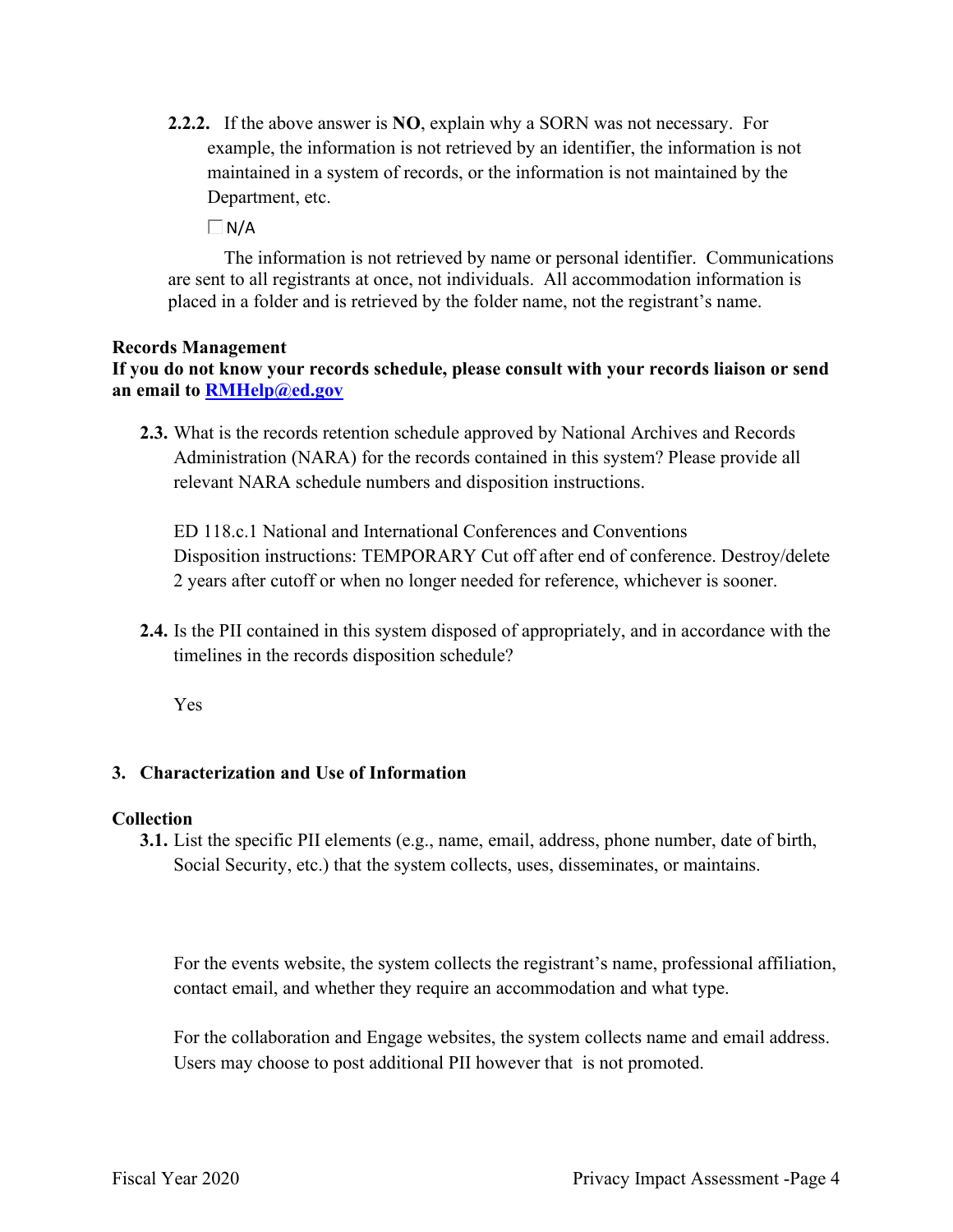- stated in Question 1.2? **3.2.** Does the system collect only the minimum amount required to achieve the purpose
	- information is collected so that the accommodations can be provided. Disability  $\begin{array}{c|c}\n\hline\n\text{Yes} & \text{IDEA ACDM collects only the minimum information necessary to administer the program. Contact information is needed to register and communicate with individuals}\n\end{array}$ for events and meetings, and to register for the collaboration space. Accommodation information is not collected. No information is collected that is not required to achieve these purposes.
- **3.3.** What are the sources of PII collected (e.g., individual, school, another agency, commercial sources, etc.)?

Event attendees and those wishing to access the collaboration space register themselves and create an account.

 **3.4.** How is the PII collected from the stated sources listed in Question 3.3 (e.g., paper form, web page, database, etc.)?

Individuals register online on a web page portal.

**3.5.** How is the PII validated or confirmed to ensure the integrity of the information collected?<sup>3</sup> Is there a frequency at which there are continuous checks to ensure the PII remains valid and accurate?

 addresses match and are validated to ensure it is a valid email format. Users enter their own information. The email field is confirmed so that both the email

#### **Use**

**3.6.** Describe how the PII is used to achieve the purpose stated in Question 1.2 above.

The PII is used to register individuals for events and to allow for access to the collaboration and Engage websites, as well as to make nametags. Accommodation information is also collected so that the Department may ensure access to the events and meetings for those who need it.

 **3.7.** Is the system using PII for testing/researching new applications or information systems prior to deployment or for training employees?

and communication with the individual whose information it is. <sup>3</sup> Examples include restricted form filling, account verification, editing and validating information as it's collected, and communication with the individual whose information it is.<br>Fiscal Year 2020 Privacy Impact Assessment -Page 5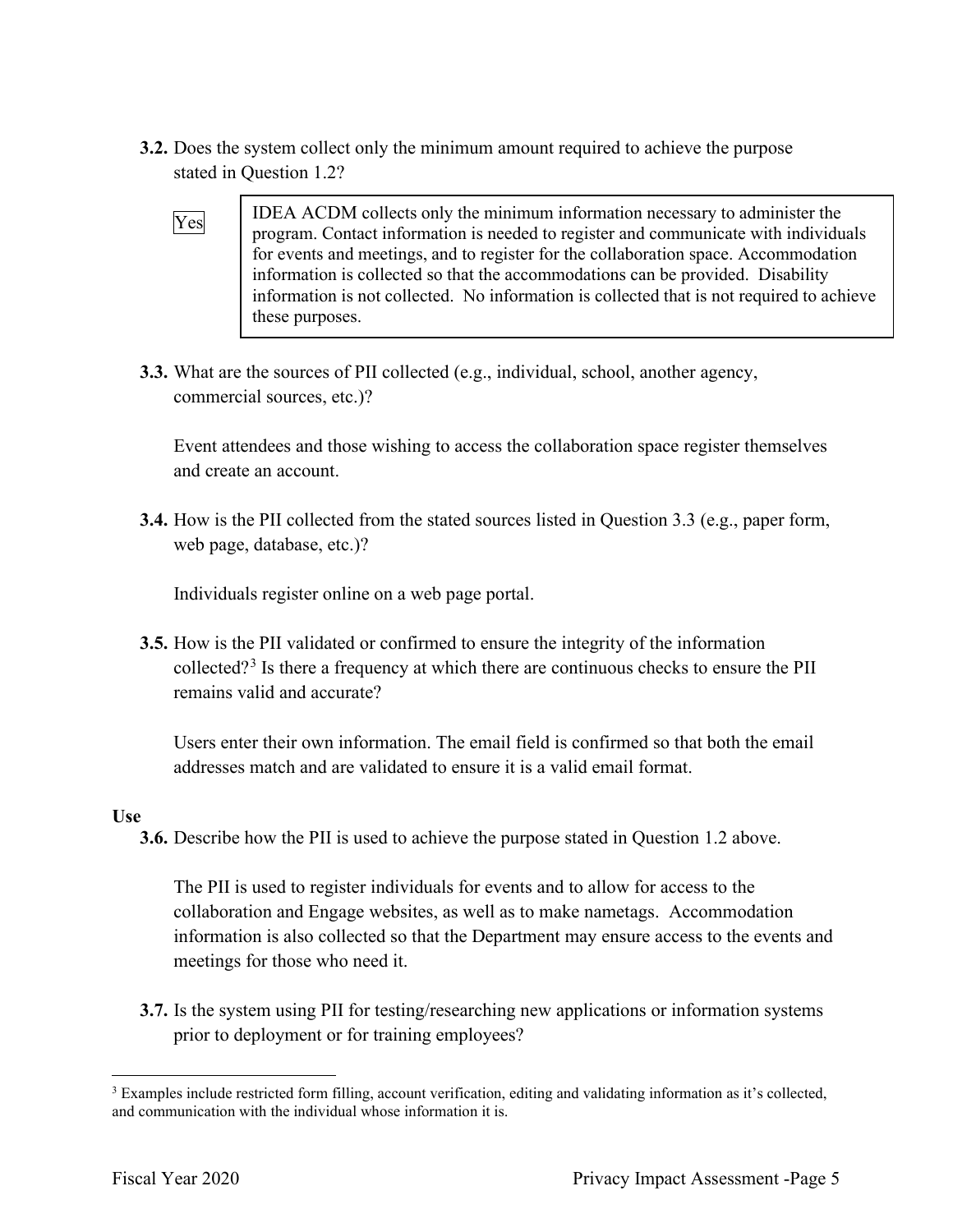- No
- **3.7.1.** If the above answer is **YES,** what controls are in place to minimize the risk and protect the data?

 Click here to enter text.  $\overline{M}$  N/A

#### **Social Security Numbers**

*It is the Department's Policy that, in order to collect Social Security Numbers, the System Owner must state the collection is: 1) authorized by law, 2) necessary for an agency purpose, and 3) there is no reasonable alternative.* 

 **3.8.** Does the system collect Social Security Numbers? Note that if the system maintains Social Security Numbers but does not explicitly collect them, answer 3.8.1 to address the purpose for maintaining them.

No

**3.8.1.** If the above answer is **YES**, explain the purpose for its collection, and how the SSN will be used.

 $M/A$ Click here to enter text.

 **3.8.2.** Specify any alternatives considered in the collection of SSNs and why the alternatives were not selected.

 $\overline{V}$  N/A

Click here to enter text.

- **4. Notice** 
	- its collection (e.g., direct notice, such as a Privacy Act Statement (if applicable) or public notice, such as a SORN, PIA,)? If notice is not provided, explain why not. **4.1.** How does the system provide individuals with notice about the collection of PII prior to

*Registrants have access to the website's Privacy Policy when registration is open. This PIA is published on the Department's PIA webpage. There is no additional notice given to the user.*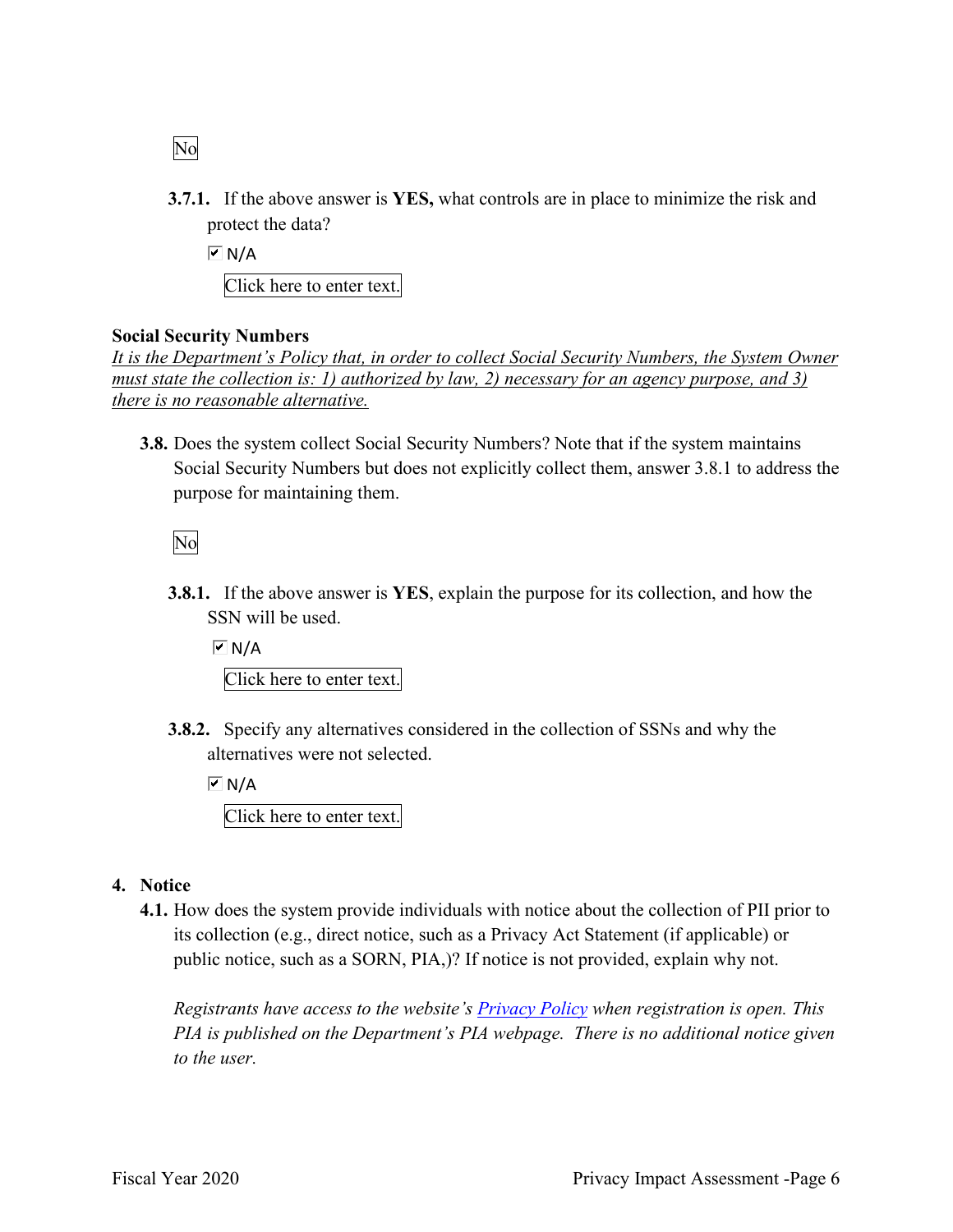#### *Privacy Policy*

 *outcomes for children with disabilities. The principal activity of the<https://collab.osepideasthatwork.org> website is to enable OSEP to provide a virtual space for stakeholders to share information and to work together to improve* 

*American Institutes for Research recognizes that users of <https://collab.osepideasthatwork.org> (the Site) value their privacy. Our goal is to create a safe online environment of trust and community with our users. The following privacy policy discloses our information gathering and dissemination practices for this Site.* 

*1. What personal information is gathered about you and how do we use it?* 

*AIR will not disclose any personal information to any third party without your consent, except when necessary in connection with services provided by appropriate intermediaries (e.g., an external vendor assisting with delivery of a product ordered by a customer), who will be required to comply with the confidentiality provisions of this policy.* 

*AIR may gather the following types of information:* 

- *Information given voluntarily while using a feature of this website, for example, subscribing to a newsletter. We may use your telephone number or email address to contact you if we have trouble processing a registration, etc. However, we will never use your telephone number for sales or marketing purposes.*
- *Information gathered as a result of voluntary participation in a survey or poll, or when communicating with our webmaster or other members of our Web Team.*
- *Information gathered automatically when users visit our website (i.e., IP address, session time [date, time, duration on site], click path analysis, page requests, user's browser and Operating System version).*

*Our server will not automatically record your name or email address.* 

*2. With whom is your information shared?* 

*AIR may automatically receive and record information on our server logs from your browser, which may include your IP address, session time, click path analysis, and the pages you request.*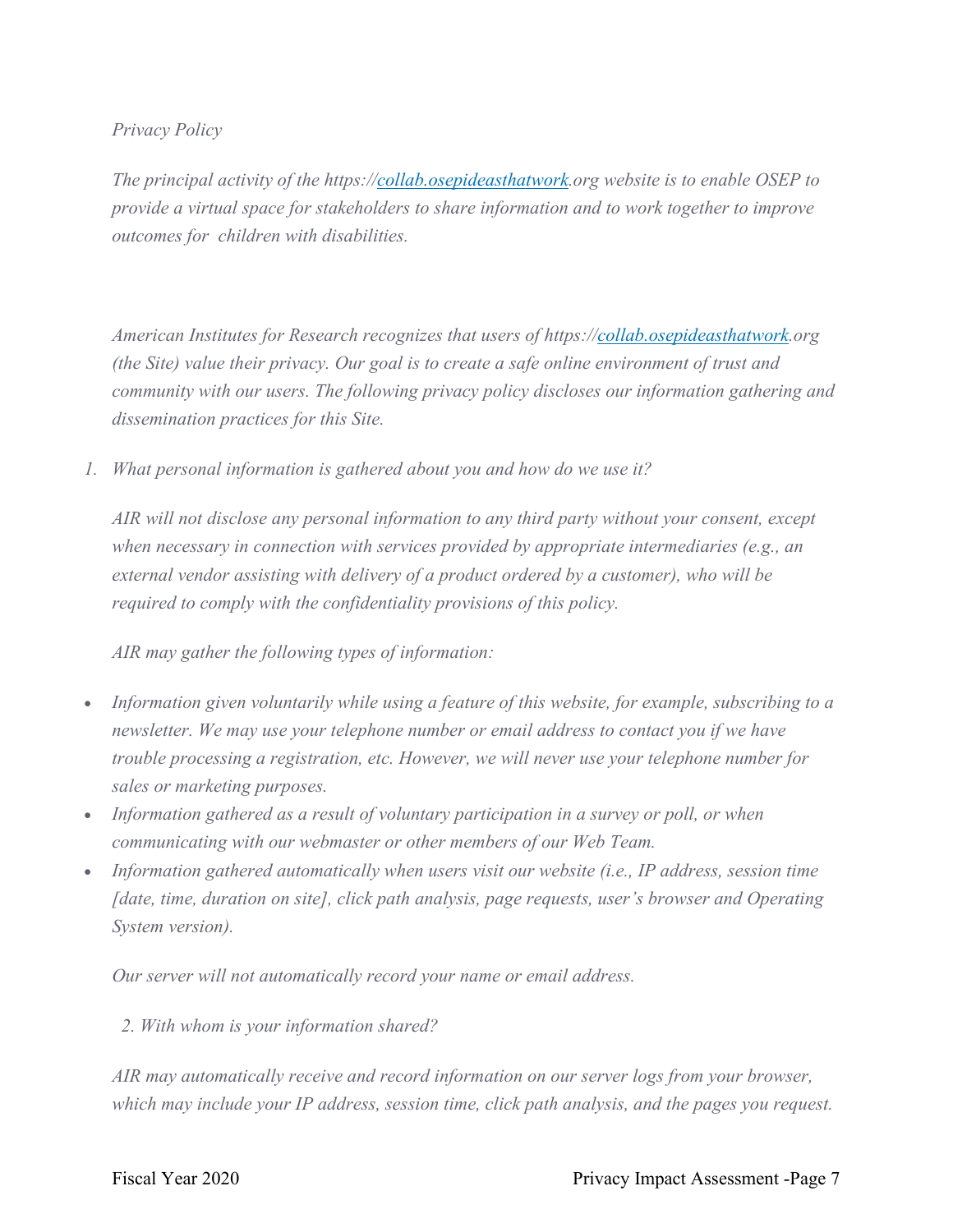*We will never share, sell, or rent individual personal information with anyone without your advance permission, or unless ordered by a court of law. Information submitted to us is only available to employees managing this information for purposes of contacting you or sending you emails based on your request for information, and to contracted service providers for purposes of providing services relating to our communications with you.* 

*We reserve the right to disclose any content, records, or electronic communication of any kind (including, but not limited to, personal information or private electronic communication transmitted on the Site): (i) to satisfy any law, regulation, or government request; (ii) if such disclosure is necessary to operate our business; or (iii) to protect the rights or property of AIR or its users, sponsors, providers, or licensors. We also reserve the right to reject any order or to request additional information from any user.* 

*3. What about other sites linked from the Site?* 

*Please be aware that when you are on the Site, you can be directed to other sites that we do not control. These other sites may send their own cookies,\* collect data, or solicit personal information. We are not responsible for the privacy practices of third-party sites.* 

*\* "Cookies" are text files sent from a site's server and stored by your web browser on your computer's hard drive. Cookies allow sites to personalize and save preferences. Cookies can be*  used to collect anonymous data and serve the user with specifically targeted ads. Most web *browsers automatically accept cookies, but you can usually configure your browser to prevent that.* 

#### *4.What about information you post on the Site?*

*If you post information on, or transmit information to other people through, the Site, including without limitation, on message/bulletin boards on the Site, such information will be publicly available and you have no expectation of privacy or confidentiality regarding such information.* 

 *5. Confidentiality / Security* 

*We have implemented security policies, rules, and technical measures to protect the personal data that we have under our control from:* 

- *unauthorized access*
- *improper use or disclosure*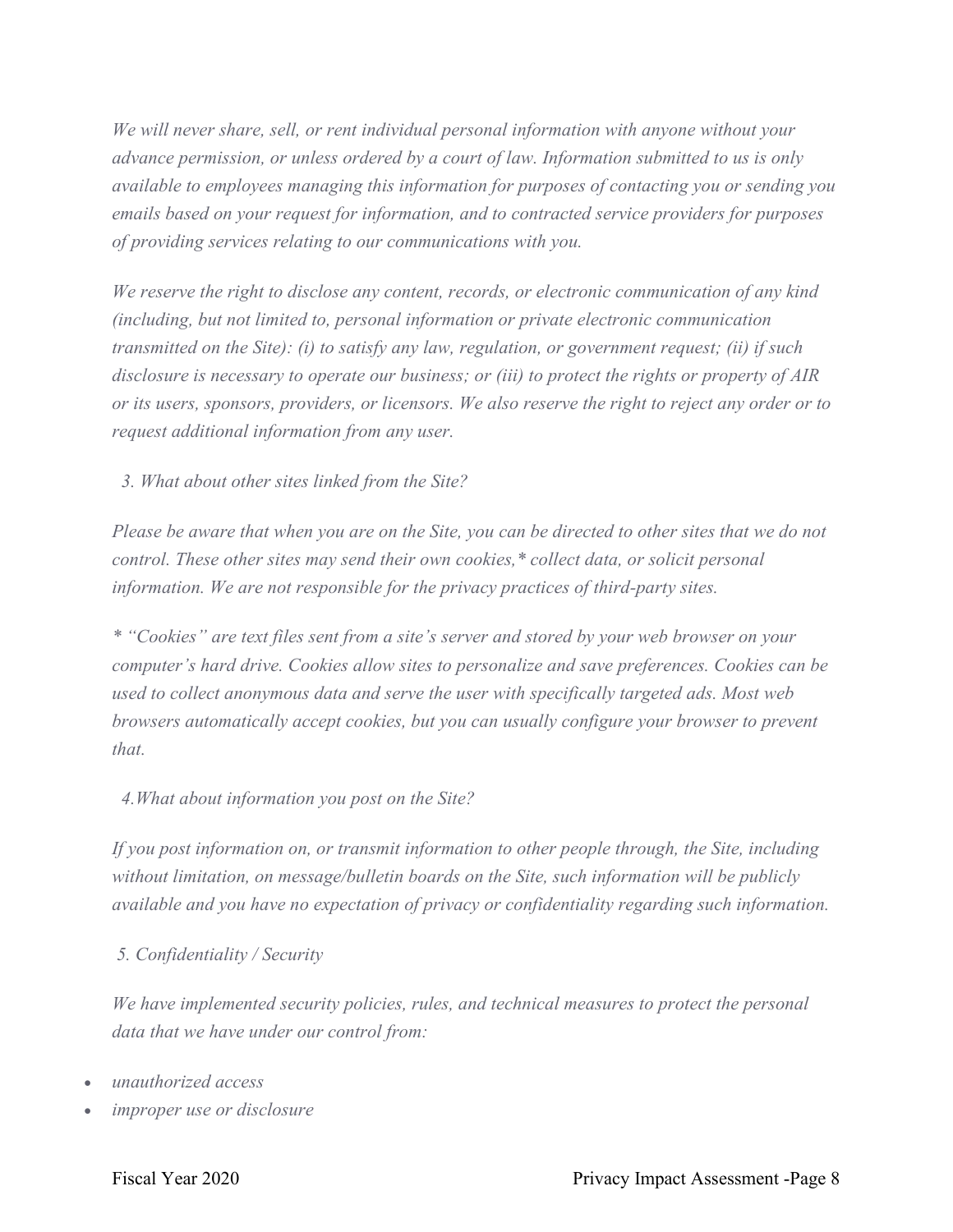- *unauthorized modification*
- *unlawful destruction or accidental loss*

*All our employees and data processors, who have access to, and are associated with the processing of personal data, are obliged to respect the confidentiality of our visitors' personal data.* 

*6. Access to Personal Data* 

*You can verify the personal data we hold about you by sending an email to osepcollab@air.org(link sends e-mail), although we may require proof of your identity. We will provide the information without charge. We allow you to challenge the data that we hold about you and, where appropriate, you may have the data erased, amended, or completed.* 

#### *Your Agreement*

*By using this Site, you acknowledge and agree to this privacy policy. We reserve the right to change, add, or remove all or part of our privacy policy at any time by posting the changes on this page. Your continued use of the Site following the posting of changes to these terms means you accept such changes.* 

*If you have any comments or questions about our privacy policy, please contact us at osepcollab@air.org.(link sends e-mail)* 

**4.2.** Provide the text of the notice or the link to the webpage where the notice is posted if notice is provided other than by SORN or PIA.

 $\Box$ N/A

Link to the webpage where the notice is posted: <https://osepideasthatwork.org/privacy>policy

**4.3.** What opportunities are available for individuals to consent to uses (including new uses of previously collected PII), decline to provide PII, or opt out of the project?

 If an event attendee wishes to opt out, they are able to register in person instead of registering online. Additionally, if a registrant chooses, they could reach out to American Institutes for Research (AIR) and have a member of the meetings team register them without their contact information, circumventing the online registration process.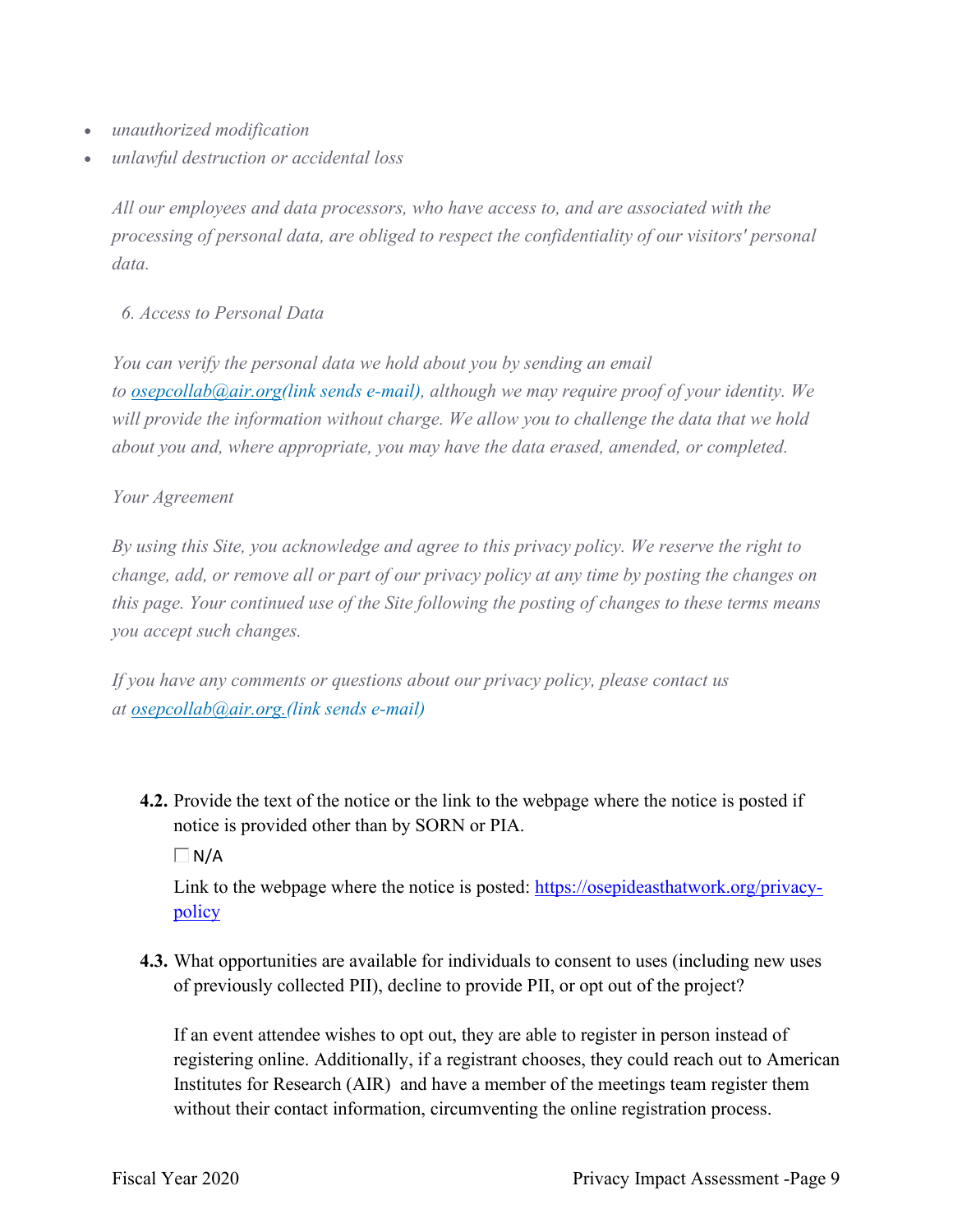**4.4.** Is the notice referenced in Question 4.1 reviewed and revised when there are changes in the practice, policy, or activities that affect the PII and privacy to ensure that individuals are aware of and can consent to, where feasible, these changes?

Yes

#### **5. Information Sharing and Disclosures**

#### **Internal**

 **5.1.** Will PII be shared internally with other ED principal offices? If the answer is **NO**, please skip to Question 5.4.

#### Yes

 All of the information collected is shared with the contractor (AIR) to provide support to OSERS in its mission. What PII will be shared and with whom?

organizations? **5.2.** What is the purpose for sharing the specified PII with the specified internal

 shared so users may access the collaboration space. Information is shared to register attendees, make event nametags, communicate with registrants, and ensure appropriate accommodations are in place. Information is also

#### **External**

**5.3.** Will the PII contained in the system be shared with external entities (e.g. another agency, school district, the public, etc.)? If the answer is **NO**, please skip to Question 6.1.



 **5.4.** What PII will be shared and with whom? List programmatic disclosures only.<sup>4</sup> **Note: If you are sharing Social Security Numbers externally, please specify to whom and for what purpose**.

 $\overline{M}$  N/A

<sup>4</sup> If this information is covered by Privacy Act System of Records Notice (SORN) please list only relevant programmatic disclosures listed under the Routine Uses section.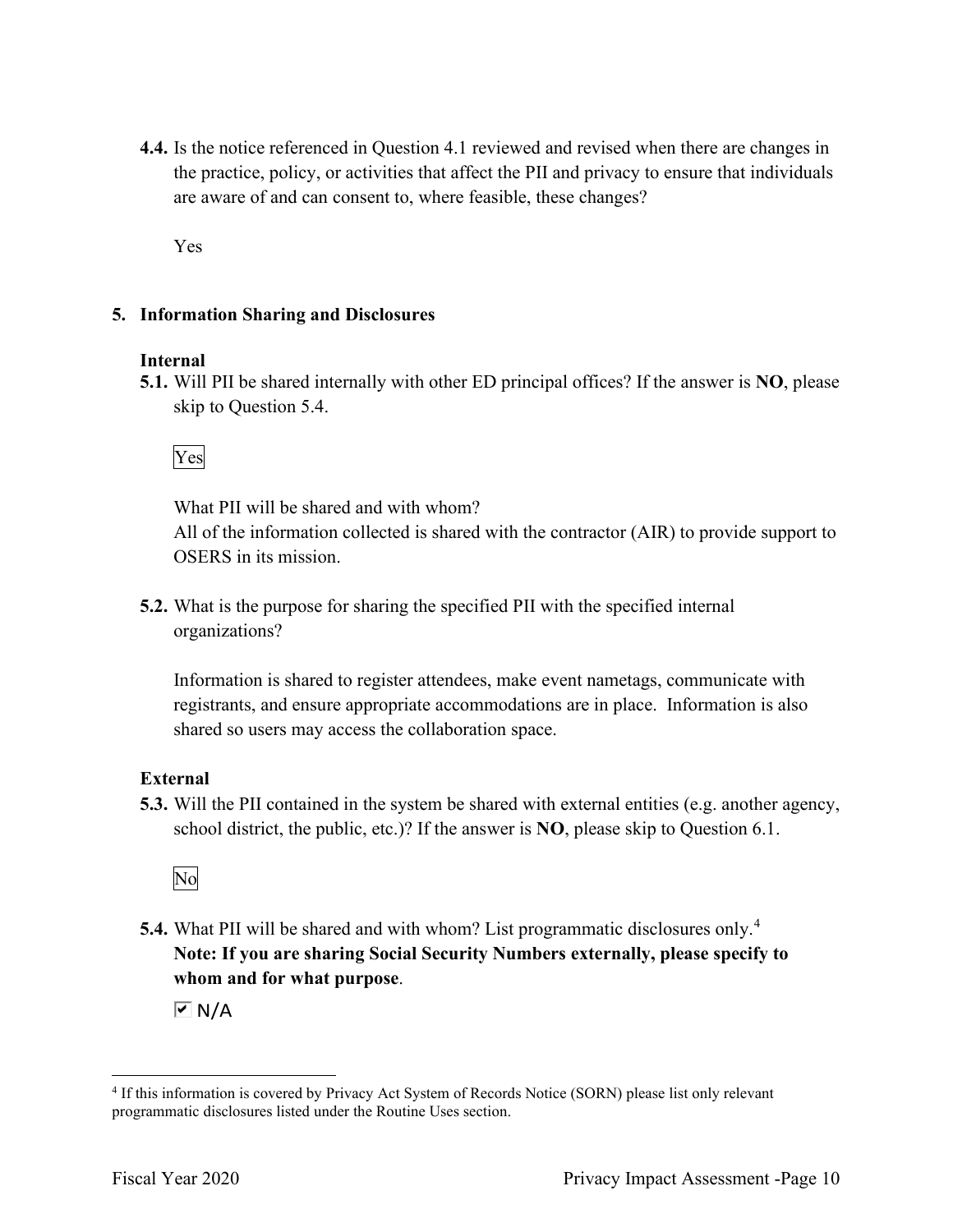- **5.5.** What is the purpose for sharing the PII with the specified external entities?
	- Click here to enter text.  $\overline{M}$  N/A
- **5.6.** Is the sharing with the external entities authorized?

```
l

Click here to select. 
\overline{M} N/A
```
**5.7.** Is the system able to provide and retain an account of any disclosures made and make it available upon request?

 Click here to select.  $\overline{M}$  N/A

 **5.8.** How is the PII shared with the external entity (e.g. email, computer match, encrypted line, etc.)?

```
 
Click here to enter text. 
\overline{M} N/A
```
**5.9.** Is the sharing pursuant to a Computer Matching Agreement (CMA), Memorandum of Understanding (MOU), or other type of approved sharing agreement with another agency?

 $\overline{M}$  N/A

Click here to select.

**5.10.** Does the project place limitation on re-disclosure?

 $\overline{M}$  N/A

Click here to select.

#### **6. Redress**

**6.1.** What are the procedures that allow individuals to access their own information?

 The user is entering this information as part of a registration. If they make an error, they can login into their account and make the correction.

**6.2.** What procedures are in place to allow the subject individual to correct inaccurate or erroneous information?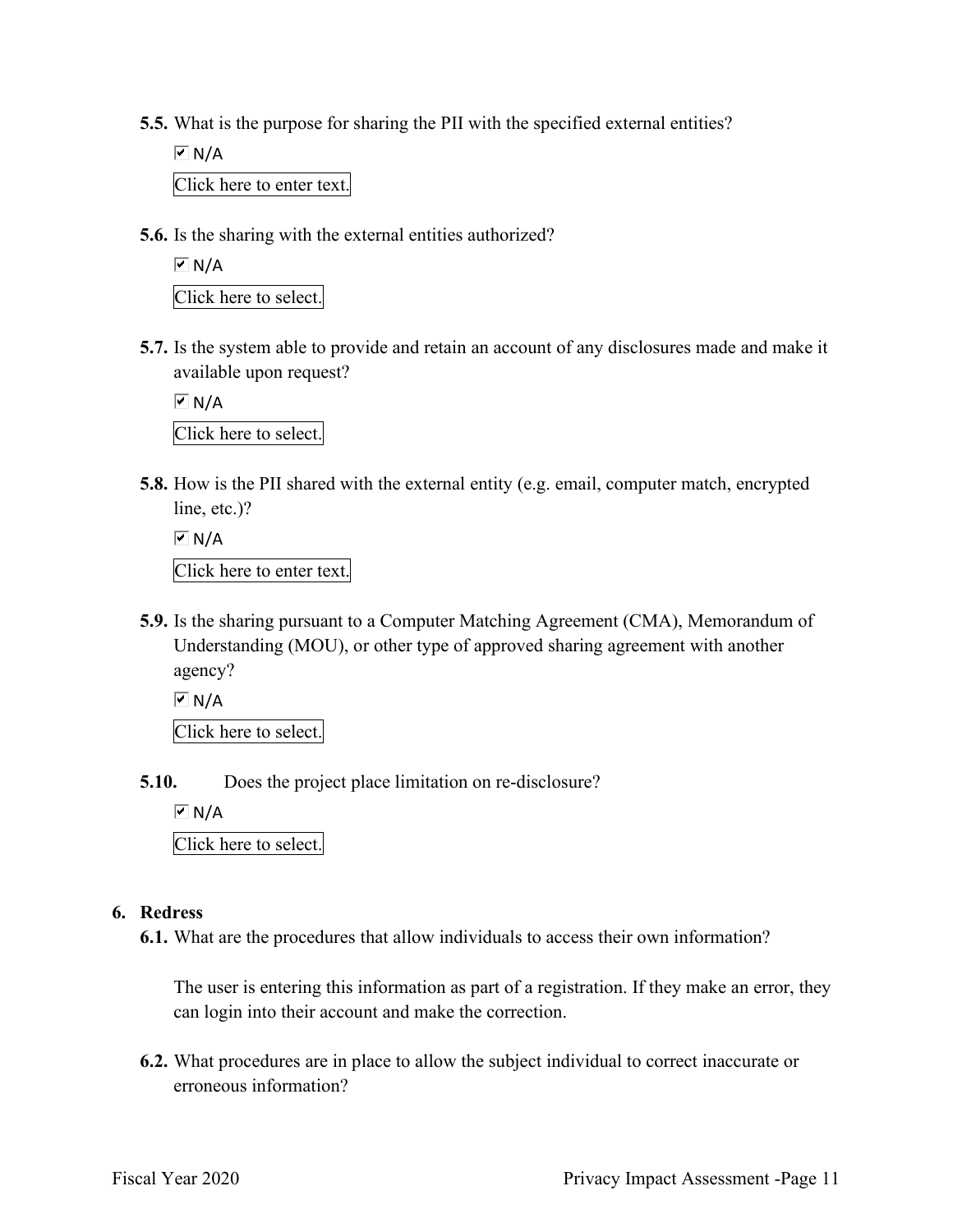They can login into their own account and make any needed changes or they could contact AIR (American Institutes for Research) and the changes or corrections can be made.

**6.3.** How does the project notify individuals about the procedures for correcting their information?

 to access their information for corrections or additions. Users are told that once they register that they can return to their account by logging in

#### *7.* **Safeguards**

#### *If you are unsure which safeguards will apply, please consult with your ISSO.*

 system and build privacy extensions to the extent feasible? **7.1.** Does the principal office work with their CSO/ISSO to build privacy & security into the



**7.2.** Is an Authority to Operate (ATO) required?



**7.3.** Under NIST FIPS Pub. 199, what is the security categorization of the system: **Low, Moderate, or High?** 

 $\Box$  N/A Low

**7.4.** What administrative, technical, and physical safeguards are in place to protect the information?

AIR's internal network is protected from unauthorized access by firewalls. The network environment—including firewalls, servers, and desktops, are all protected from intrusions and viruses using the latest firewall and advanced malware mitigation solutions.

Access to IDEA ACDM web or database servers are controlled using technical controls that include file system and database permission settings to ensure only authorized individuals. These servers are scanned for vulnerabilities and patched regularly to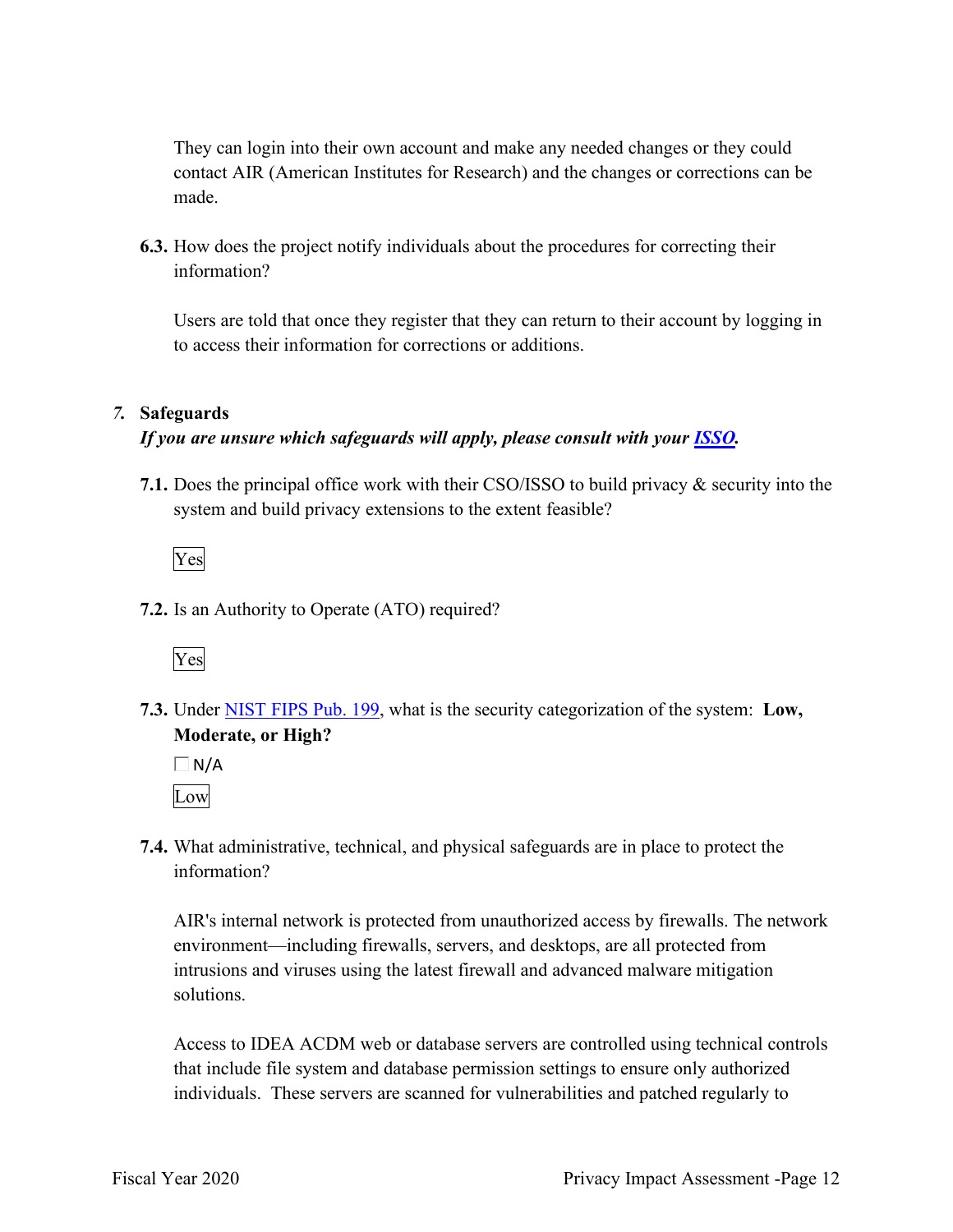minimize the chance of a system/data compromise. All servers are configured to forward logs to a centralized log repository that are monitored by security staff to identify misuse or threat actor attempts to compromise systems.

 IDEA ACDM servers are located in data centers where physical access is limited to authorized network/system administrators and senior facility staff using electronic card reader systems. The card reader systems are auditable and are provided to IT Operations the data center. to inspect access is authorized. All visits to the AIR data are logged and under escort by authorized badged personnel. AIR employs video surveillance to record access inside

 agreements are signed annually as part of AIR annual auditing requirements. Network and system administrators are required to sign "privileged access agreements" that comprise rules of behavior tailored for staff with elevator privileges. These

 Multiple levels of authentication are required to access the IDEA ACDM PII. AIR enforces a strong password standard along with a second factor authentication for remote system access. The IDEA ACDM system is not connected to any other data sources and does not share information with any other system.

 the Federal Information Security Management Act (FISMA) and with National Institute IDEA ACDM has technical and administrative controls in place that are compliant with of Standards and Technology (NIST) standards. IDEA ACDM also operates under an approved Authorization to Operate.

 **7.5.** Is the information in the system appropriately secured in accordance with the IT security requirements and procedures as required by Federal law and policy?



**7.6.** Has a risk assessment been conducted where appropriate security controls to protect against that risk have been identified and implemented?

Yes

 ensure the security controls continue to work properly at safeguarding the PII. **7.7.** Please describe any monitoring, testing or evaluation conducted on a regular basis to

Security controls are monitored regularly to meet the Department of Education's Cybersecurity requirements. These include access control, system monitoring, weekly